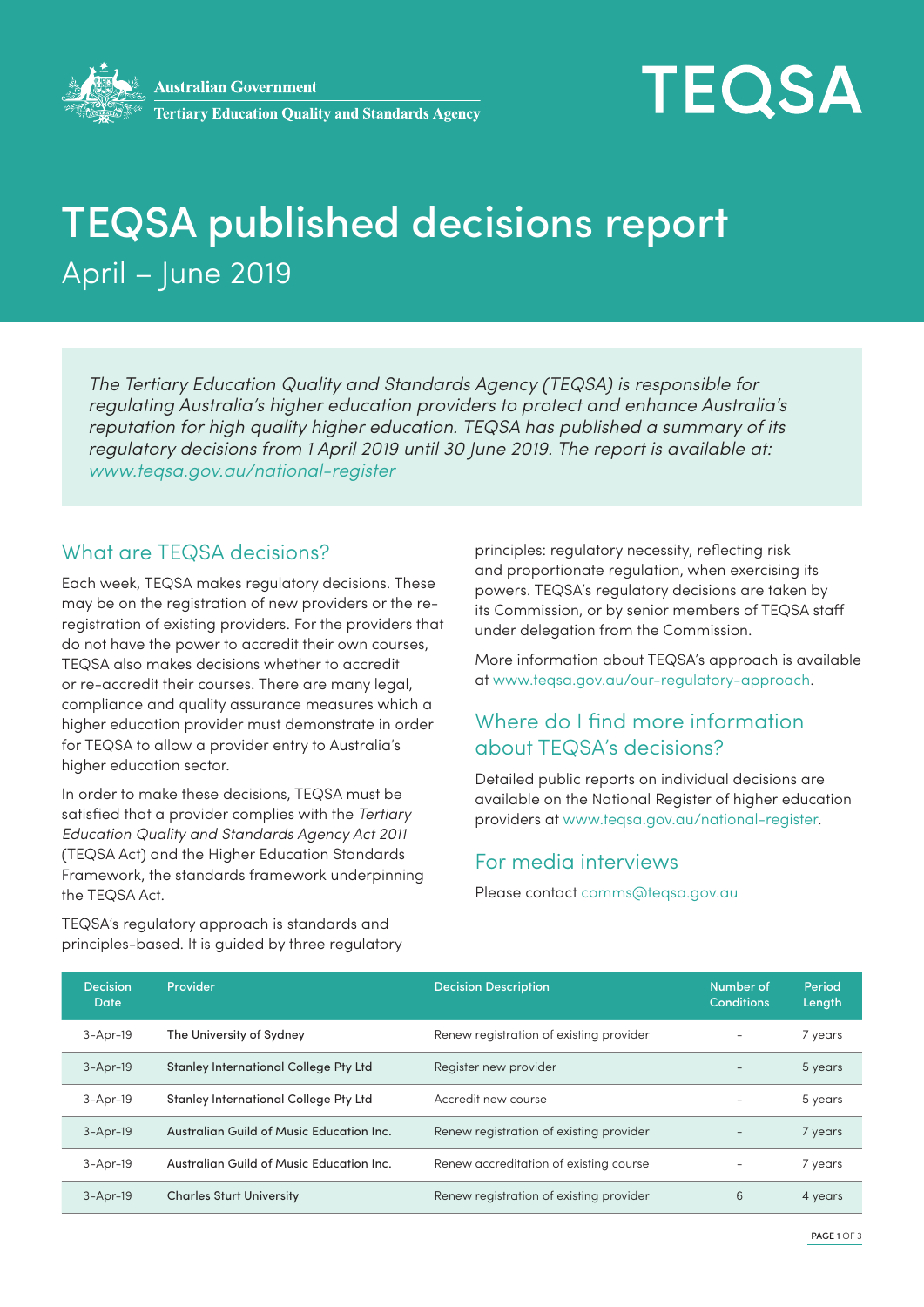| <b>Decision</b><br><b>Date</b> | Provider                                                                 | <b>Decision Description</b>                 | Number of<br><b>Conditions</b> | Period<br>Length   |
|--------------------------------|--------------------------------------------------------------------------|---------------------------------------------|--------------------------------|--------------------|
| 15-Apr-19                      | <b>Macleay College Pty Limited</b>                                       | Accredit new course                         | 2                              | 4 years            |
| 16-Apr-19                      | Nan Tien Institute Limited                                               | Accredit new course (x3)                    |                                | 7 years            |
| 17-Apr-19                      | Queensland University of Technology                                      | Renew registration of existing provider     |                                | 7 years            |
| 17-Apr-19                      | <b>Edith Cowan University</b>                                            | Renew registration of existing provider     |                                | 7 years            |
| 24-Apr-19                      | ISN Psychology Pty Ltd                                                   | Accredit new course                         | $\mathbf{1}$                   | 7 years            |
| 29-Apr-19                      | Australian College of Nursing Ltd                                        | Accredit new course (x2)                    | $\overline{\phantom{0}}$       | 7 years            |
| 8-May-19                       | Syme Business School Pty Ltd                                             | Rejection of registration                   |                                |                    |
| 8-May-19                       | Syme Business School Pty Ltd                                             | Rejection of accreditation                  |                                |                    |
| 8-May-19                       | Le Cordon Bleu Australia Pty Limited                                     | Renew registration of existing provider     | 5                              | 6 years            |
| 15-May-19                      | Le Cordon Bleu Australia Pty Limited                                     | Renew accreditation of existing course (x2) |                                | 4 years            |
| 20-May-19                      | Le Cordon Bleu Australia Pty Limited                                     | Renew accreditation of existing course (x9) | $\overline{\phantom{a}}$       | 6 years 1<br>month |
| $21-May-19$                    | Holmes Institute Pty Ltd as Trustee for<br><b>Holmes Institute Trust</b> | Accredit new course (x3)                    | 5                              | 4 years            |
| 22-May-19                      | Australian Campus Management Pty Ltd                                     | Register new provider                       | $\overline{2}$                 | 5 years            |
| 22-May-19                      | Australian Campus Management Pty Ltd                                     | Accredit new course                         |                                | 5 years            |
| 28-May-19                      | <b>Technical and Further Education</b><br>Commission                     | Accredit new course (x2)                    |                                | 7 years            |
| $6 -$ Jun-19                   | University of Divinity (formerly Melbourne<br>College of Divinity)       | Extension of registration                   |                                | 3 years            |
| $6 -  un - 19$                 | Monash College Pty Ltd                                                   | Extension of registration                   |                                | 2 years            |
| $6 -  un - 19$                 | Monash College Pty Ltd                                                   | Extension of accreditation (x5)             |                                | 1 year             |
| $6 -  un - 19$                 | Sheridan College Inc.                                                    | Renew registration of existing provider     | $\overline{4}$                 | 3 years            |
| $6 - \mu - 19$                 | Sheridan College Inc.                                                    | Renew accreditation of existing course (x2) |                                | 3 years            |
| 7-Jun-19                       | Institute for Emotionally Focused Therapy<br>Pty Ltd                     | Renew accreditation of existing course (x2) |                                | 7 years            |
| 19-Jun-19                      | John Paul II Institute for Marriage and<br>Family, Melbourne             | Withdraw registration                       |                                |                    |
| 19-Jun-19                      | Queensland Institute of Business &<br>Technology Pty Ltd                 | Extension of accreditation                  |                                | 8 months           |
| 19-Jun-19                      | S P Jain School of Global Management Pty<br>Limited                      | Extension of accreditation (x3)             |                                | 1 year 3<br>months |
| 19-Jun-19                      | S P Jain School of Global Management Pty<br>Limited                      | Extension of accreditation                  |                                | 1 year 1<br>month  |
| 19-Jun-19                      | Australian College of Nursing Ltd                                        | Extension of accreditation (x14)            |                                | 1 year             |
| 19-Jun-19                      | <b>EQUALS International (Aust) Pty Ltd</b>                               | Register new provider                       |                                | 5 years            |
| 19-Jun-19                      | <b>EQUALS International (Aust) Pty Ltd</b>                               | Accredit new course (x3)                    |                                | 5 years            |
| 19-Jun-19                      | Elite Education Institute Pty Ltd                                        | Impose condition on ESOS registration       | $\mathbf{1}$                   |                    |
| 19-Jun-19                      | Australian College of Theology Limited                                   | Rejection of provider category change       |                                |                    |